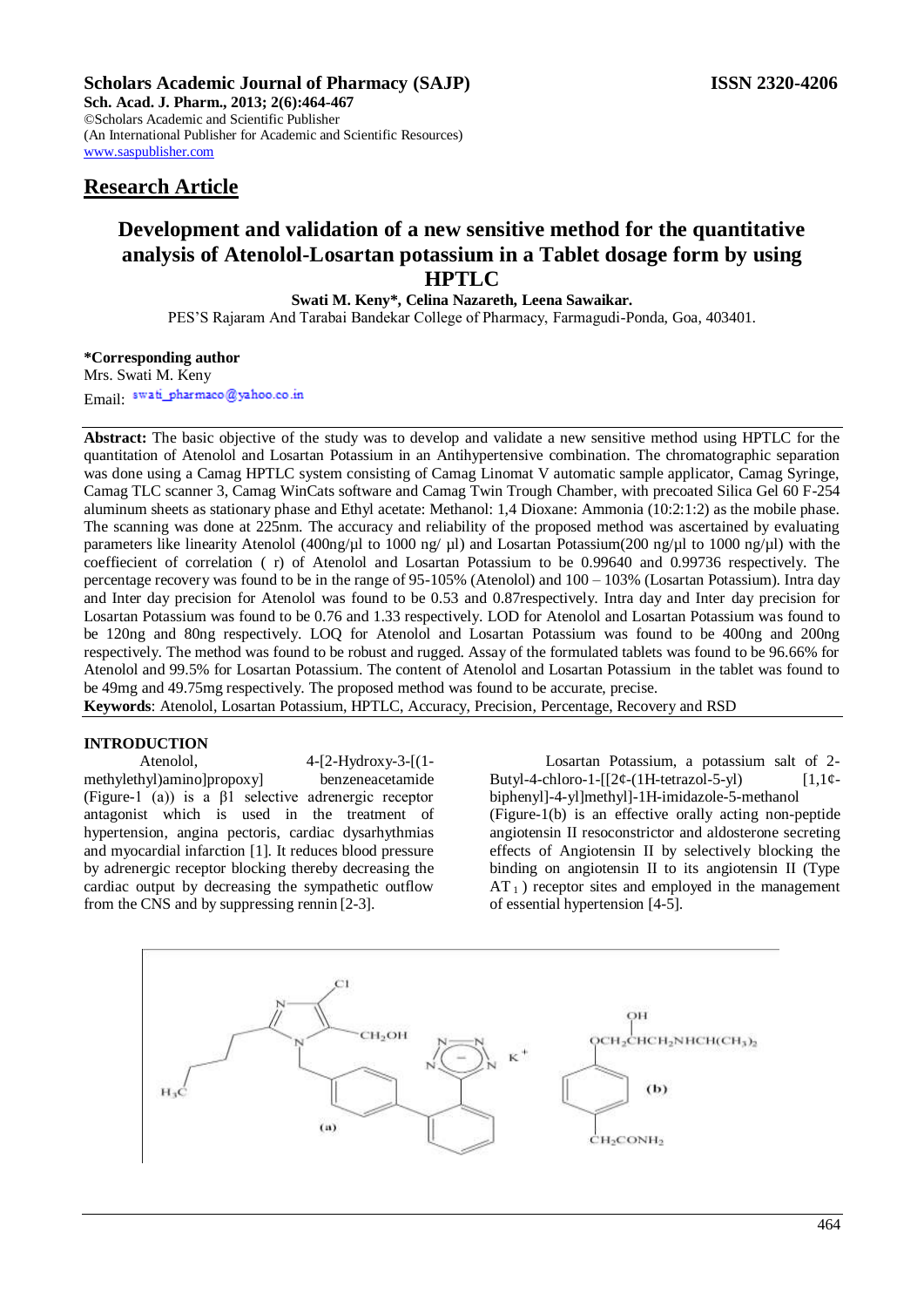#### **Figure-1: Chemical Structure of (a)Atenolol, (b) Losartan Potassium**

Literature revealed different UV, HPLC, RP-HPLC, HPTLC etc methods [6-12] were used for Atenolol and Losartan Potassium alone or different combinations in pharmaceutical formulations.

The aim of the present study was to devise a newer, sensitive and simpler method for the separation and quantitative analysis of Atenolol and Losartan Potassium together in a combined tablet dosage form.

#### **MATERIAL AND METHODS Drugs, Chemicals and Instruments**

Pharmaceutical grade Atenolol and Losartan Potassium was a generous gift from Kare Laboratories, Ciple Pvt Ltd and Microlabs, Verna,Goa. Fixed Dose tablets (COVANCE- $^{TM}$  - AT) containing 50mg Atenolol and Losartan Potassium each were procured from Ranbaxy CV. Precoated Silica Gel 60 F-254 aluminum sheets were used as stationary phase. All chemicals and reagents were of analytical grade and were purchased from Merck Chemicals Corporation Ltd, Mumbai. A Camag HPTLC system consisting of Camag Linomat V automatic sample applicator, Camag Syringe, Camag TLC scanner 3, Camag WinCats software and Camag Twin Trough Chamber was used to develop the method.

### **EXPERIMENTAL SECTION**

To confirm specificity, standard solutions of pure drug sample were prepared by dissolving 10mg of each in 10ml of methanol in separate volumetric flasks corresponding to  $1\mu$ g/  $\mu$ l of Atenolol and Losartan Potassium respectively. Tablet analysis was conducted by taking 10 tablets. Tablets on weighing were finely powdered and powder equivalent to 10mg (both drugs) was weighed and placed in the

test tube and was extracted with methanol. Further 2ml was withdrawn and mixed with 8ml methanol to correspond to  $0.2 \mu g / \mu l$  of Atenolol and Losartan Potassium respectively.

HPTLC plates were prewashed and activated prior to use. The chromatographic estimation were performed using conditions: Precoated Silica Gel 60 F-254 aluminum sheets (10 x 10cm) and mobile phase  $-$ Ethyl acetate: Methanol: 1,4 Dioxane: Ammonia  $(10:2:1:2)$ , chamber saturation – 10mins, wavelength of scanning 225nm. It was observed that developed method was specific and no interferences from excipients used by manufacturer for tablet was reported (Rf = 0.41 and 0.56 for Losartan Potassium and Atenolol respectively).

To determine Linearity same procedure was followed to get 0.2 µg/ µl of Atenolol and Losartan Potassium from the marketed sample and for pure drug sample stock solutions were also further diluted to get 0.2 µg/ µl of Atenolol and Losartan Potassium each in separate volumetric flasks.

The proposed method was validated according to ICH guidelines [13] interms of accuracy; inter day and intraday precision, repeatability and LOD/LOQ.

#### **RESULTS AND DISCUSSION**

The linearity for Atenolol and Losartan Potassium was found to be in the range of  $400ng/$ ul to 1000 ng/ $\mu$ l and 200 ng/ $\mu$ l to 1000 ng/ $\mu$ l respectively with coeffiecient of correlation (r) of Atenolol and Losartan Potassium as 0.99640 and 0.99736 respectively.(Figure-3 and Figure-4).

| Rf   | <b>Atenolol</b> (amount) | Area    | Rf   | <b>Losartan Potassium (amount)</b> | Area    |
|------|--------------------------|---------|------|------------------------------------|---------|
| 0.57 | $0.4 \mu g (400ng)$      | 1016.53 | 0.43 | $0.2 \mu g (200ng)$                | 1174.87 |
| 0.57 | $0.8 \mu g (800ng)$      | 1826.47 | 0.42 | $0.4 \mu$ g (400ng)                | 1893.69 |
| 0.57 | $1.2 \mu$ g (1200ng)     | 2561.12 | 0.41 | $0.6 \mu g (600ng)$                | 2637.92 |
| 0.57 | $1.6 \mu g (1600ng)$     | 3349.29 | 0.41 | $0.8 \mu g (800ng)$                | 3154.70 |
| 0.57 | $2.0 \mu g (2000ng)$     | 3822.03 | 0.41 | $1.0 \mu$ g (1000ng)               | 3742.59 |

**Table-1: HPTC results of Atenolol and Losartan Potassium**

Accuracy of the analysis was evaluated by carrying out a recovery study at three different levels namely 80, 100 & 120%. The percentage recovery was found to be in the range of 95-105% (Atenolol) and 100 – 103% (Losartan Potassium). The percentage recovery obtained for Atenolol and Losartan Potassium was found to be 99.35 % and 101.47% respectively.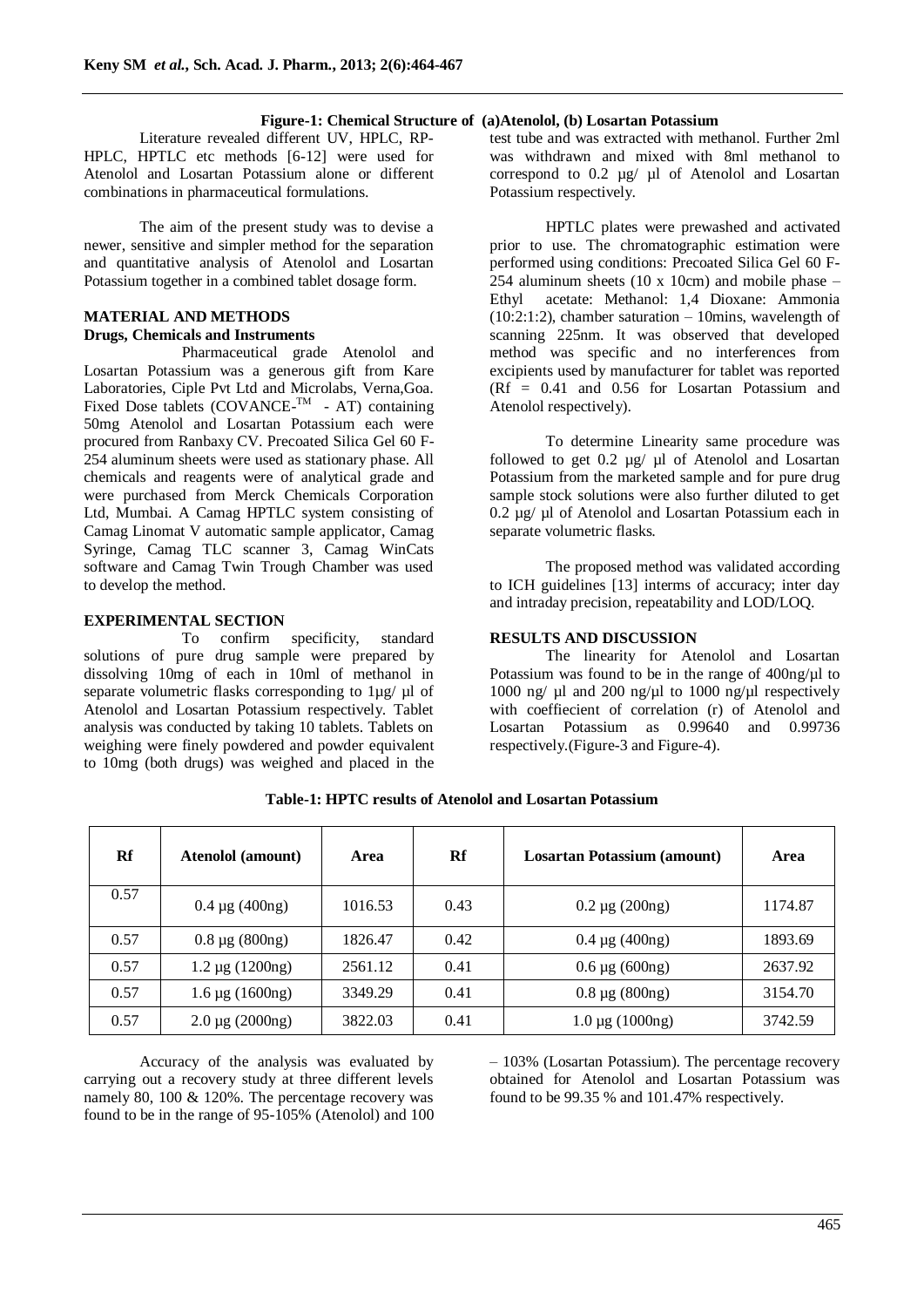

**Figure-2 – Chormatogram of Atenolol and Losartan Potassium.**



**Figure 3 – Linearity plot of Atenolol at all dilutions.**

The intra day precision was determined by analyzing standard solutions of Atenolol and Losartan Potassium in the range of  $400 - 1200$ ng / spot for three times on the same day and three different days (Interday) with relative standard deviations reported as 0.53- 0.87(Atenolol) and 0.76 -1.33 (Losartan Potassium). The smaller values of intra-day and inter-day variation in the analysis indicated that the method is precise.

Marketed preparation containing Losartan Potassium and Atenolol 50mg each were analyzed and percentage purity for each drug was determined. Ten tablets were weighed, powdered and accurately 10 mg of it was diluted with methanol in a volumetric flask producing 10ml. 2ml from this stock was further diluted to get 0.2 µg/ µl of Atenolol and Losartan Potassium respectively.

The percentage purity was found to be 96.66% for Atenolol and 99.5% for Losartan Potassium and the content of Atenolol and Losartan Potassium in the tablet was found to be 49mg and 49.75mg respectively.



**Figure 4 – Linearity plot of Losartan Potassium at all dilutions.**



**Figure 5: Recovery –Atenolol and Losartan Potassium**

#### **CONCLUSION**

 An HPTLC method for simultaneous analysis of losartan potassium, atenolol, in pharmaceutical dosage forms has been

established . The method is very simple and rapid, and pro-vides accurate and precise results.

### **ACKNOWLEDGEMNTS**

Authors are thankful to Kare Laboratories, Ciple Pvt Ltd and Microlabs, Verna,Goa for providing gift sample of Atenolol and Losartan Potassium and Anchrom Enterprises Pvt.Ltd, Mulund-Mumbai for providing excellent facilities for carrying out this research work.

#### **REFERNCES**

1. Brown HC, Carruthers SG, Johnston GD, Kelly JG, McAinsh J, McDevitt DG, Shanks RG; Clinical pharmacologic observations on atenolol, a beta-adrenoceptor blocker. Clin Pharmacol Ther, 1976; 20(5):524–534.